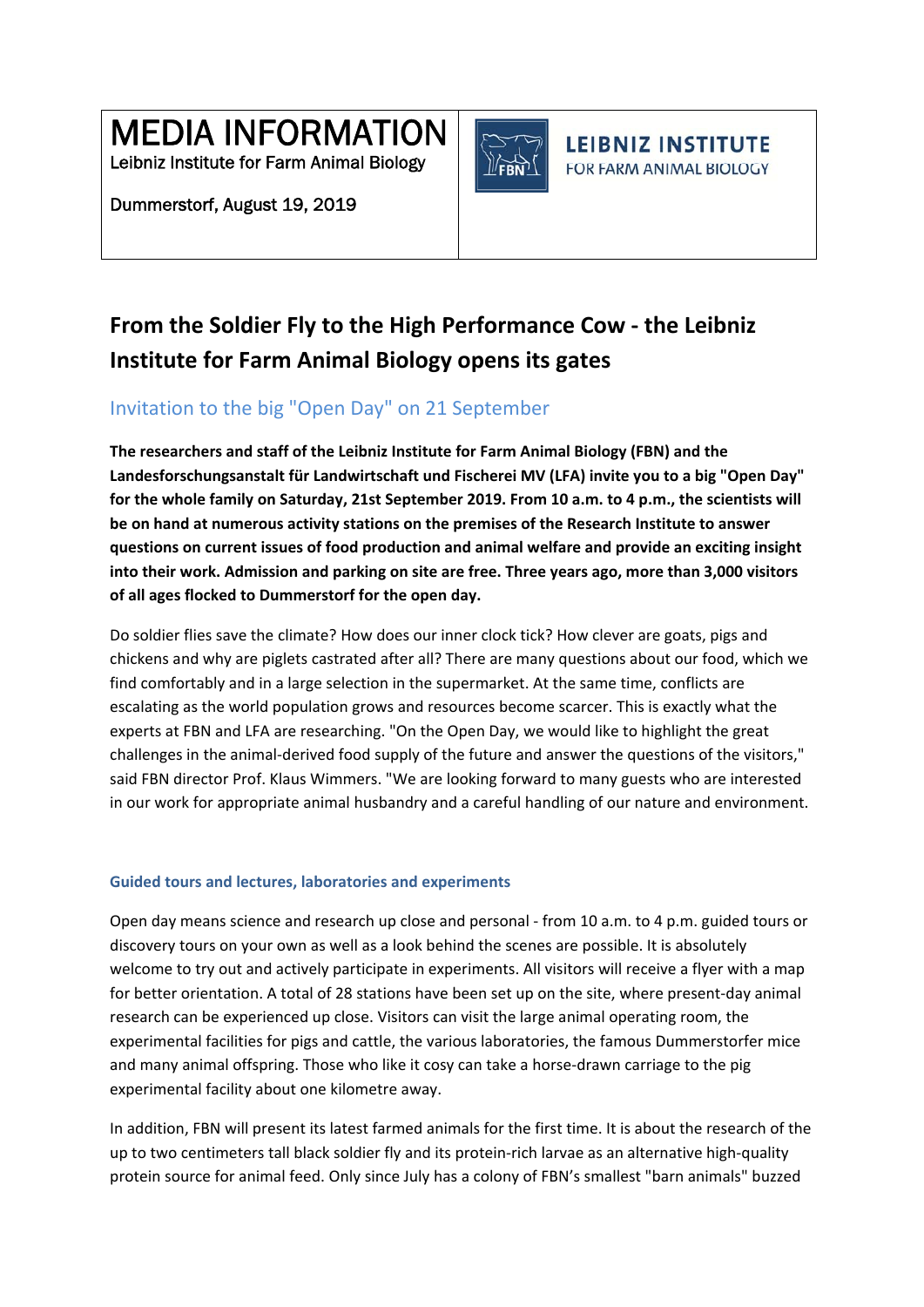through the FBN in the service of science. On Open Day, the scientists will report on their new flying protégés and give an insight into the future of soldier flies as "climate protectors".

From 11 a.m. to 2 p.m., entertaining lectures on the history of milking, the discovery of the inner clock, meat quality and the significance of sugars for the immune system will be offered in the auditorium of the conference centre.

#### **Entertainment: Something for everyone**

For the youngest, a child‐friendly programme with a knowledge quiz and sporting highlights was set up together with the Dummerstorf fire brigade. The most beautiful creations of the day will be awarded in the animal kneading competition at 2.30 pm.

Of course, the popular station for homemade ice cream should not be missing either.

In addition, there are several opportunities for all visitors to relax on the institute campus with good music, recharge their batteries and recover at the barbecue hut or cake buffet.

#### **+++ Information on how to get there +++**

Sufficient free parking spaces are available on site. Stewards help with the briefing. Admission is free!

#### **Open Day 2019 on Saturday, 21 September 2019**

Campus of the Research Institute for the Biology of Farm Animals (FBN Dummerstorf), Wilhelm‐Stahl‐Allee 2, 18196 Dummerstorf, Germany

#### **Program 10:00‐16:00 hours**

#### **LECTURES**

Lecture hall Conference centre

11:00 a.m. The history of milking Dr. Peter Sanftleben (LFA)

12:00 noon The discovery of the inner clock PD Dr. Pål Westermark (FBN)

1:00 p.m. Musculature in livestock ‐ much more than meat Dr. Claudia Kalbe (FBN)

2:00 p.m. Sugars as an identification card for the immune system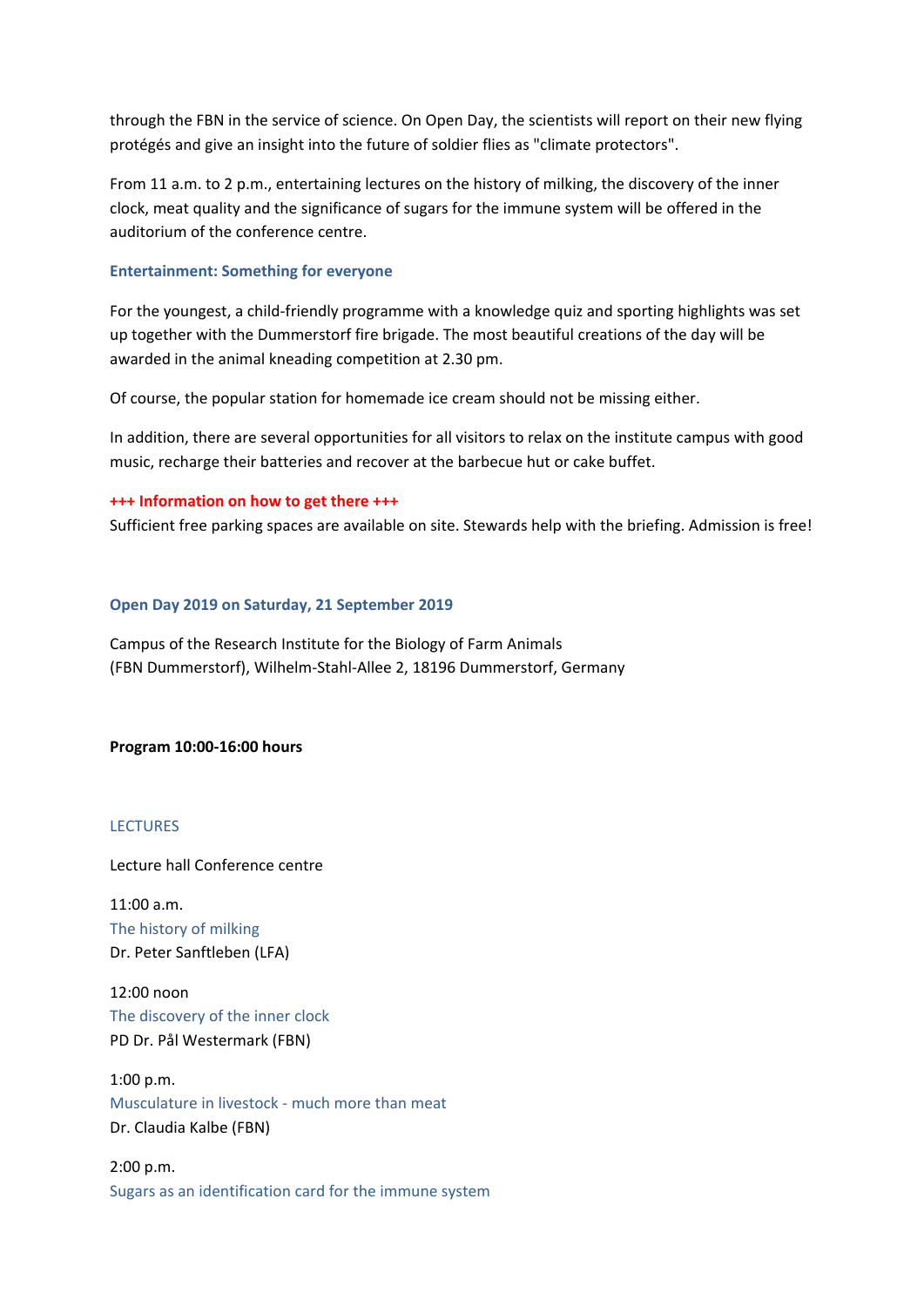#### PD Dr. Sebastian Galuska (FBN)

#### PRESENTATIONS ‐ 28 stations (see map)

- Open Secrets of Breeding Success [1]
- Graspable statistics [1]
- The bee info mobile of the national federation of the beekeepers M-V e.V. [1/2]
- Molecular diversity in the barn ‐ use of genetic information for breeding and biodiversity research [2]
- A closer look into the cell [2]
- From phosphorus to the bone ‐ detailed structural analyses as indicators for animal health and welfare [2]
- Why are piglets castrated? ( Grilled boar and sow meat for tasting) [4]
- How much fat is in a cow's hair? Fatty acid pattern in the hair as a marker for the energy status of cows [4].
- When lasers make cells fly laser microdissection [4]
- Sausage scanner visible and hidden fat [4]
- How high is my level of blood sugar? [6]
- Feel it in the air ‐ measurement of oxidation of cornflakes carbohydrates in breathing air [6]
- Microworlds in cow rumen under the microscope [6]
- Mini farmed animals: Insects ‐ a valuable source of food protein [6]
- Stupid goat? Learning attempts with dwarf goats [7]
- MultiExpert Animal monitoring in the farrowing house [7]
- A mouthful of stress ‐ what your saliva tells us (it's possible to investigate your own saliva samples) [7]
- The voice betrays the mood [7]
- From the egg to the embryo [7]
- Open surgery reproductive medicine in large animals [8]
- Kälberwunschklinik ‐ Assisted reproduction in farm animals [8]
- And who's the fastest milker? [9]
- Peas, beans, lupins vegetable protein on the plate and in the trough [9]
- Doing research from practice for practice [9]
- Animal enclosure with mutton [9]
- All about mice. Introducing the laboratory for model animals [10]
- Guided tour through the Experimental Plant Cattle every one half hour [11]
- Guided tour through the experimental pig farm every hour on full hour [12].

### ENTERTAINMENT

- Sea of knowledge games for young people and the young-at-heart
- Quiz ‐ Knowledge Safari
- Animal nursery
- Fire Brigade Dummerstorf: Splash and Bounce Games